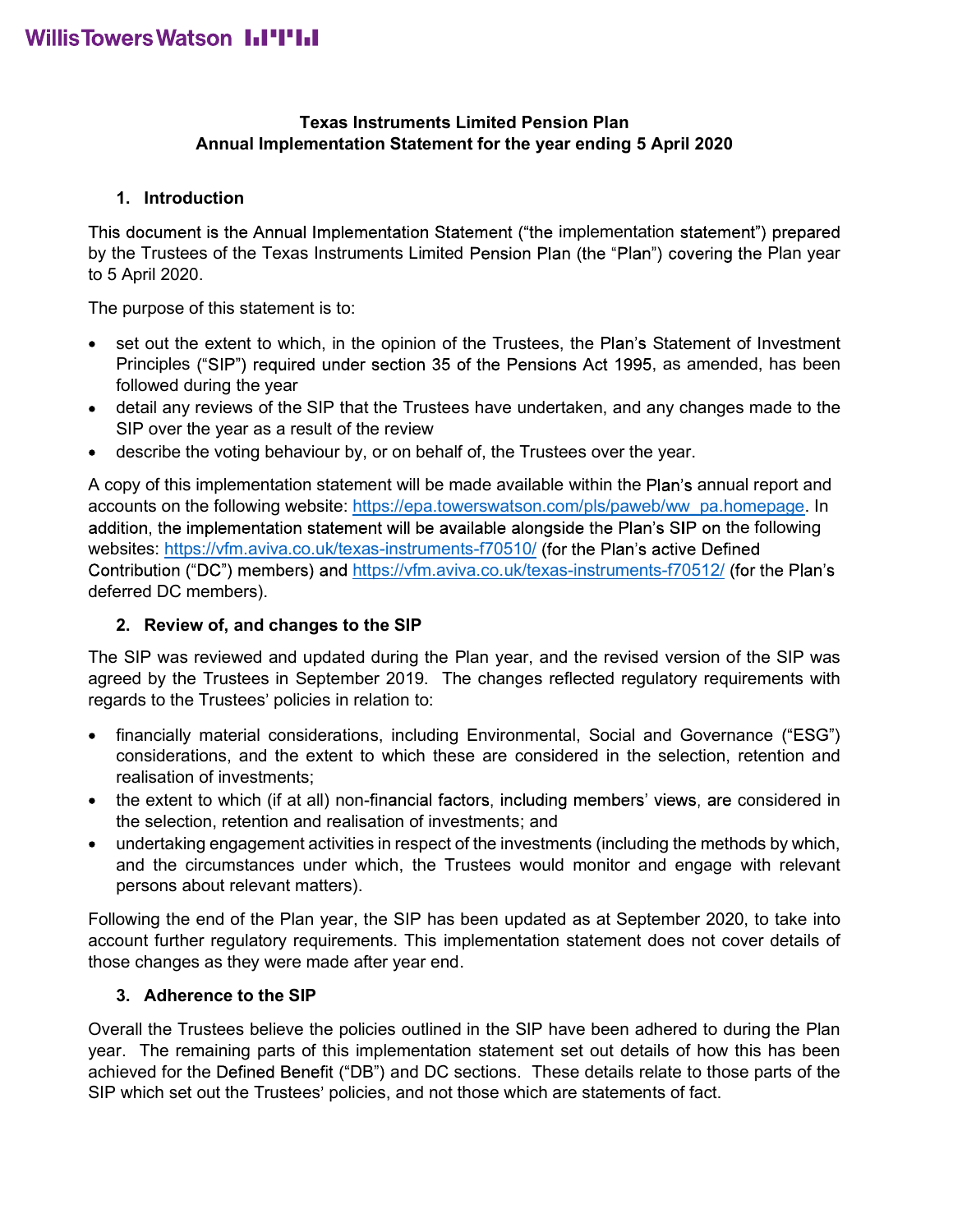# **Defined Benefits ("DB") section**

## Plan objectives

The Trustees have a long-term objective of meeting benefit payments directly from the Plan's assets as and when they fall due. The Plan will also consider the merits of transferring the liabilities to an insurer at an opportune time in the future (i.e. transact a buy-out or buy-in of the Plan's liabilities).

Details of the Plan's investment objectives are provided in the SIP and include funding level targets on a variety of measures which are relevant for the Plan. The Trustees, together with the Plan Actuary and Investment Consultant, monitor the Plan's funding level on these measures on an ongoing basis through the Willis Towers Watson Asset Liability Suite.

The Trustees carried out a review of the investment strategy over the year and, as required by the SIP, this took into account the Plan's investment objectives.

#### Investment beliefs

The Trustees updated the Plan's SIP in September 2019 to include their beliefs on responsible investing. The Trustees understand that sustainability factors (including those related to ESG and climate change) and stewardship may impact the Plan's financial outcomes and their policy is to delegate the day-to-day consideration of these factors to the investment managers.

### Investment Strategy

The current investment policy allocates 30% of the Plan's assets to equity assets, 34.5% to Index-Linked Gilts, 18% to Fixed-Interest Gilts and 17.5% to Corporate bonds.

As stated in the SIP, the asset allocation of the Plan will be reviewed as required and at a minimum Details of the Plan's investment objectives are provided in the SIP and include funding level targets<br>on a variety of measures which are relevant for the Plan. The Trustees, together with the Plan Actuary<br>and Investment Co considered options for adjusting the asset allocation to more closely reflect the long-term investment objectives, taking into account the Plan's latest funding position and market conditions at the time. The Trustees will consider carrying out a further review of the investment strategy to reflect the results of the Plan's actuarial valuation as at 5 April 2020.<br>The Trustees monitor the asset allocation on at least a quarterly basis through reports received from e bonds.<br>
tewed as required and at a minimum<br>
teeyor as required and at a minimum<br>
teeyor yeriew in October 2019 which<br>
n and market conditions at the time.<br>
estment strategy to reflect the results<br>
v basis through reports The current investment policy allocates 30% of the Plan's assets to equity assets, 34.5% to Index-<br>Linked Gilts, 18% to Fixed-Interest Gilts and 17.5% to Corporate bonds.<br>As stated in the SIP, the asset allocation of the P

the Investment Consultant which are discussed at the Trustee meetings.

#### Investment Managers

The Trustees have appointed one passive manager, BlackRock, for quoted assets and one specialist active manager, CBRE, to manage the property portfolio. The property portfolio is currently being wound down.

a regular basis. During the year, the Trustees have received regular reporting on portfolio returns relative to the benchmark from the Investment Consultant. Any relevant investment manager updates have also been discussed at the Trustee meetings with the Investment Consultant.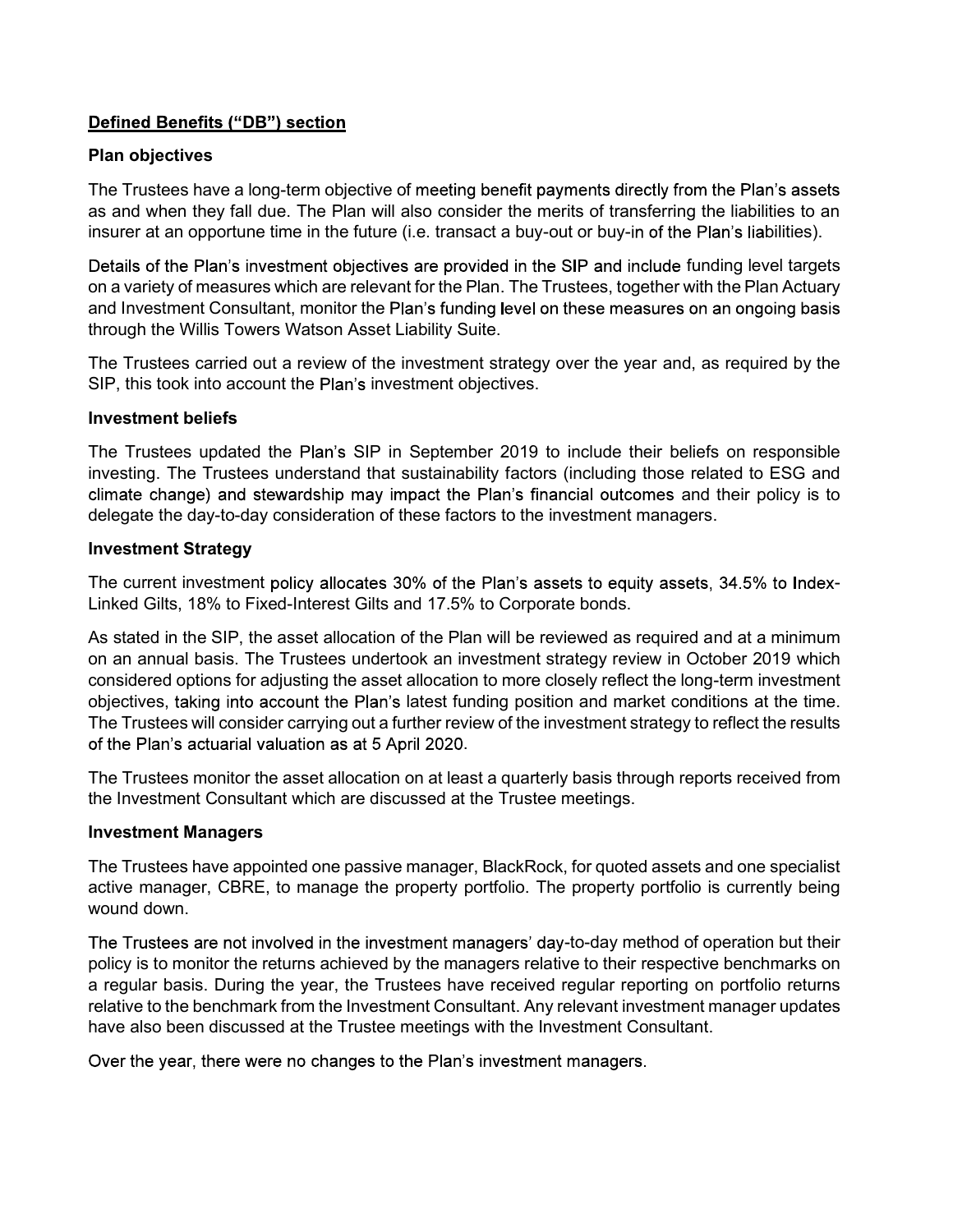# $\mathbf{s}$ ")

The Trustees provide a facility for members of the DB section to pay AVCs into the Plan. The assets attributable to these contributions are held separately from the main fund in the form of insurance contracts with a number of Life Assurance Companies. Members participating in this arrangement each receive an annual statement confirming the amounts held on their behalf and the movements in the year. In addition to the AVC assets held in the form of insurance contracts, contributions are also made into some of the investments of the DC section and these AVC assets are indistinguishable from the assets of the DC section.

# **Defined Contribution ("DC") section**

### Investment Objectives and Options

The DC section has been established primarily to pay benefits to members on retiring from the Plan as well as to provide benefits to members' dependants on death before retirement. These benefits are funded, in part, by member contributions. In the DC section, the Company contributes a specified amount on behalf of each member.

The Trustees' investment objective is to make available a range of Investment Funds which serve to meet in general the varying investment needs and risk tolerances of the DC section.

Full details of the lifetime journeys and self-select fund options are included in the Appendix to this implementation statement.

The Trustees have sought advice from the Plan's Investment Consultant throughout the year.

The Trustees' policy is to carry out a review of the default strategy every three years in line with the next review is scheduled to take place in 2021.

#### Risk

The Trustees take advice from the Investment Consultant in relation to measuring the level of risk inherent to members via the investment options/funds offered.

The Trustees have considered risks for the DC section of the Plan from a number of perspectives. The Trustees monitor these risks on a regular basis and a more detailed review of the risks relating to the default strategy will be carried out as part of the 2021 triennial review.

The Trustees provide the Plan's members with three guides and information on all the investment funds, which includes an explanation of the risks associated with investing.

#### Monitoring

The Trustees monitor the performance of all the investment funds annually via the report and The Trustees have sought advice from the Plan's Investment Consultant throughout the year.<br>The Trustees' policy is to carry out a review of the default strategy every three years in line with the<br>Pensions Regulator's gover breakdown of return and risk metrics of the funds. In addition to this, the Trustees currently receive information on fund values on a quarterly basis as part of the governance reports provided by Aviva. The Trustees engaged with Aviva during the year and it was agreed that Aviva will include fund performance as part of their quarterly reporting going forward.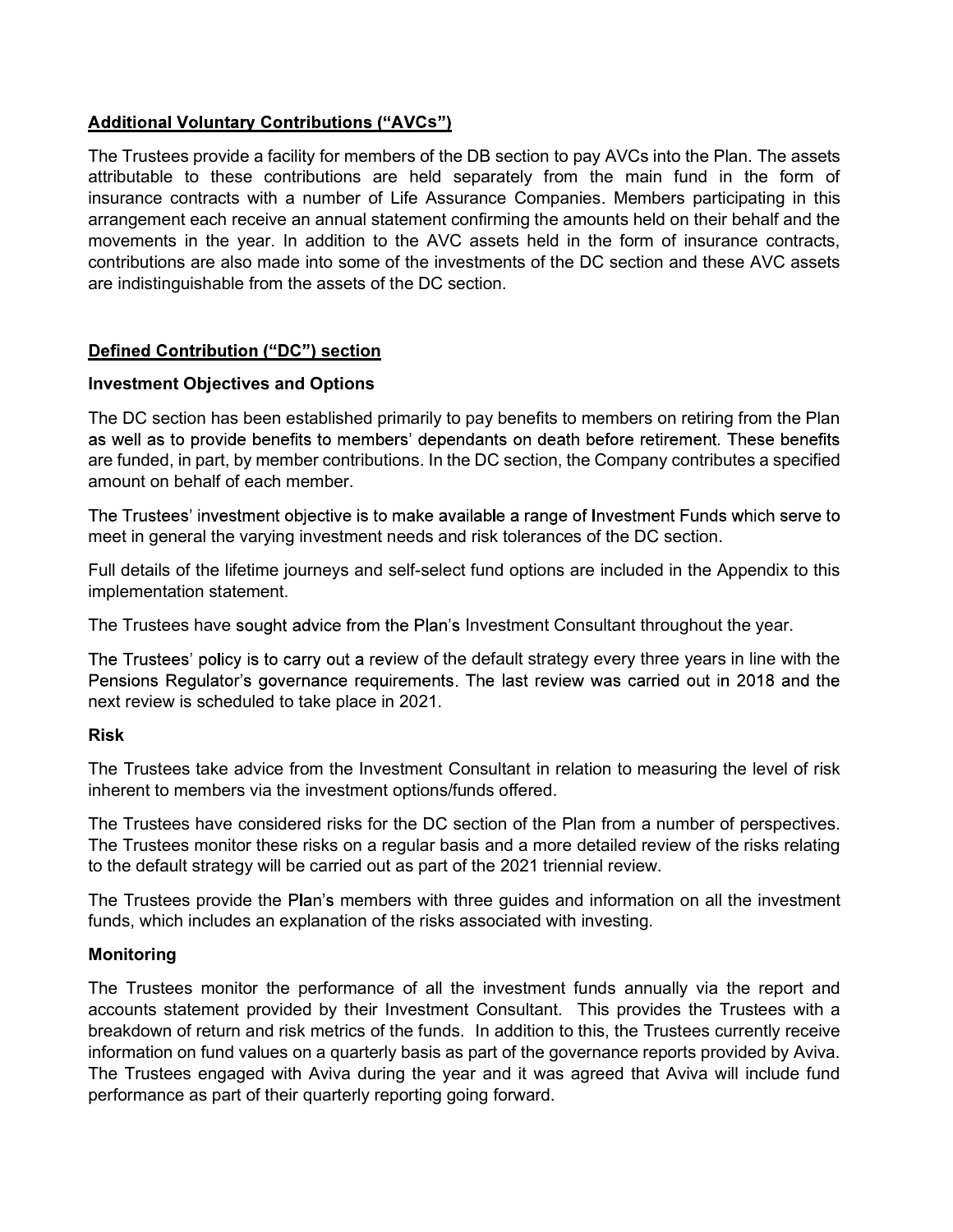**4. Voting and engagement<br>1. Trustees have delegated the day-to-day voting and engagement actival<br>1. Trustees have delegated the day-to-day voting and engagement active<br>1. The Trustees recognise that with a larg<br>1. The Tru** The Trustees have delegated the day-to-day voting and engagement activity relating to the assets to investment managers. The Trustees recognise that with a largely passive portfolio, the managers take no material decisions on the holdings to be included in the portfolio. However, the Trustees expect the managers to engage with the companies and issuers in which they invest in relation to the financial and non-financial implications of sustainability issues.

The Trustees' policy is to engage with the managers to understand their policies on sustainability and stewardship, and review these policies regularly to ensure that the managers are carrying out their delegated responsibilities.

During the year the Trustees, through the Investment Consultant, arranged to receive regular sustainability and stewardship reporting from BlackRock in line with the Trustees' policy as stated in the SIP.

### Summary of voting over the year

The Plan's equity investments are managed by BlackRock via pooled funds on an index-tracking basis. Given the indexed nature of the mandates, BlackRock are limited by the equities they must hold in the portfolio.

| hold in the portfolio.                                              |                                                                               |                              |                     |                            |                                      |                                                                                                                                                                                                                                                                                                                                                                                                                                                                                                  |
|---------------------------------------------------------------------|-------------------------------------------------------------------------------|------------------------------|---------------------|----------------------------|--------------------------------------|--------------------------------------------------------------------------------------------------------------------------------------------------------------------------------------------------------------------------------------------------------------------------------------------------------------------------------------------------------------------------------------------------------------------------------------------------------------------------------------------------|
|                                                                     | the vast majority of loan and debt securities do not come with voting rights. |                              |                     |                            |                                      | Voting information on the Plan's bond holdings (also managed by BlackRock) is not provided as                                                                                                                                                                                                                                                                                                                                                                                                    |
|                                                                     | where they abstained.                                                         |                              |                     |                            |                                      | A summary of the voting on behalf of the Plan over the year to 31 March 2020 is provided in the<br>following table in respect of the BlackRock equity funds in the DB and DC sections. This table<br>shows the number of vote resolutions in which BlackRock were eligible to participate for the<br>specified fund, the percentage of those eligible vote resolutions that they exercised, and the<br>percentages of the exercised votes where they voted for management, against management or |
| <b>BlackRock</b><br><b>Fund</b>                                     | Number of<br>votes<br>eligible                                                | $%$ of<br>votes<br>exercised | $%$ of<br>votes for | $%$ of<br>votes<br>against | $\frac{0}{0}$<br>abstained/<br>other | <b>Significant votes cast</b>                                                                                                                                                                                                                                                                                                                                                                                                                                                                    |
| <b>UK Equity</b><br>(DB section)                                    | 15,596                                                                        | 99%                          | 93%                 | 5%                         | 2%                                   | BlackRock classified 2 of the<br>votes cast over the year as<br>most significant. The votes<br>related to a range of<br>sustainability issues including<br>climate change and<br>BlackRock voted in line with<br>management.                                                                                                                                                                                                                                                                     |
| Currency<br>Hedged<br>World ex-<br><b>UK Equity</b><br>(DB section) | 26,001                                                                        | 95%                          | 91%                 | 8%                         | $1\%$                                | BlackRock classified 5 of the<br>votes cast over the year as<br>most significant. The votes<br>related to board composition,<br>compensation, shareholder<br>rights and other governance<br>issues. BlackRock voted in                                                                                                                                                                                                                                                                           |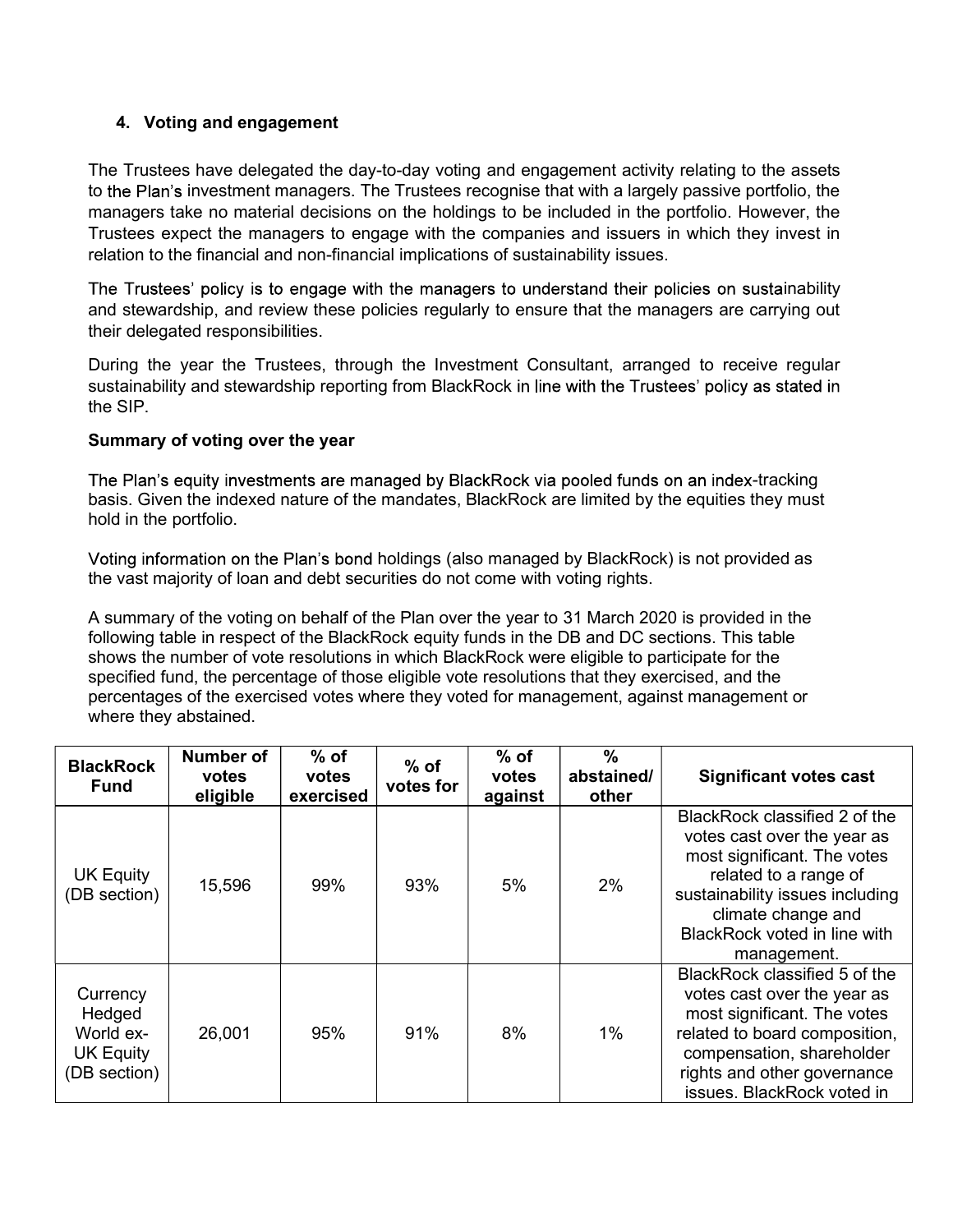|                                                                            |        |     |     |    |       | line with management on most<br>of these but against<br>management on some<br>proposals regarding executive<br>compensation and the election<br>of a long-tenured<br>compensation committee<br>member.                                                                                                                                                                                                                           |
|----------------------------------------------------------------------------|--------|-----|-----|----|-------|----------------------------------------------------------------------------------------------------------------------------------------------------------------------------------------------------------------------------------------------------------------------------------------------------------------------------------------------------------------------------------------------------------------------------------|
| 30:70<br>Currency<br>Hedged<br>Global<br>Equity<br>(DB and DC<br>sections) | 53,331 | 95% | 93% | 6% | $1\%$ | BlackRock classified 5 of the<br>votes cast over the year as<br>most significant. The votes<br>related to board composition,<br>compensation, shareholder<br>rights and other governance<br>issues. BlackRock voted in<br>line with management on most<br>of these but against<br>management on some<br>proposals regarding executive<br>compensation and the election<br>of a long-tenured<br>compensation committee<br>member. |
| Emerging<br><b>Markets</b><br>Equity<br>(DB section)                       | 16,722 | 90% | 90% | 8% | 2%    | BlackRock classified one vote<br>cast over the year as most<br>significant. The vote related to<br>a range of sustainability issues<br>and BlackRock voted in line<br>with management.                                                                                                                                                                                                                                           |
| 50:50<br>Global<br>Equity<br>(DC section)                                  | 34,661 | 96% | 93% | 6% | $1\%$ | BlackRock was unable to<br>provide the significant votes<br>information for this fund at the<br>time of preparing this<br>statement.                                                                                                                                                                                                                                                                                             |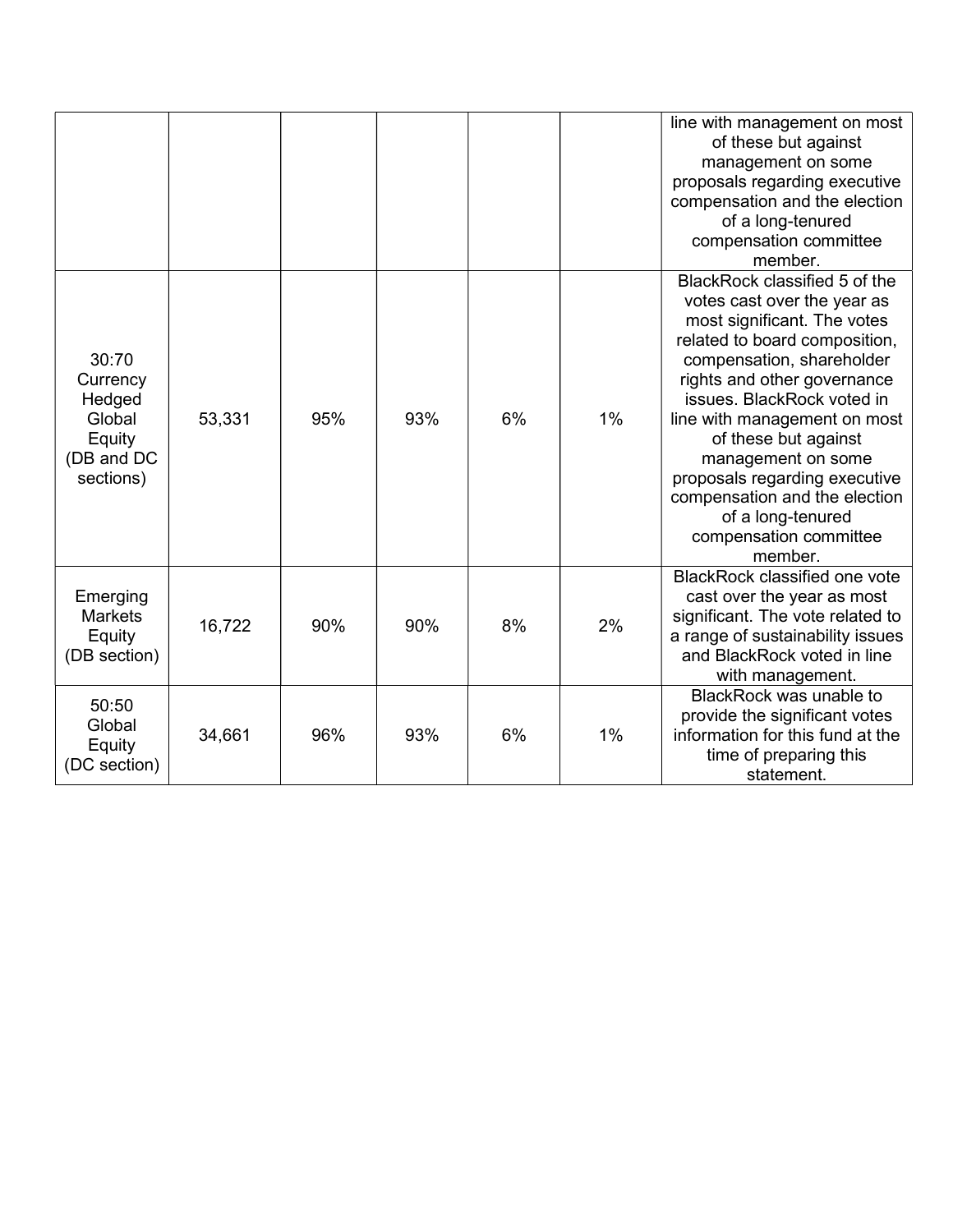# Appendix - DC Investment Options

# Self-Select Range

The following funds are available to the members of the Defined Contribution Section.

- BlackRock 30:70 Currency Hedged Global Equity Index Fund
- BlackRock 50:50 Global Equity Index Fund
- BlackRock Over 5 Year Index-Linked Gilt Index Fund
- BlackRock Over 15 Year Gilt Index Fund
- BlackRock Over 15 Year Corporate Bond Index Fund
- BlackRock Cash Fund

# Lifetime Investment Programmes

The Plan offers members three Lifetime Investment Programme strategy options which take the members from a Growth Phase through the Pre-Retirement Phase to their retirement portfolio over a period of either 5 years or 10 years.

# Default option

The Trustees decided that the default investment option should be a Lifetime Investment Programme strategy as follows:

Growth Phase Allocation

BlackRock 30:70 Currency Hedged Global Equity Index Fund : 100%

# Pre-Retirement Phase

- Uniform transition to Retirement Allocation over period of 10 years from retirement
- Cash will be introduced 3 years from members' retirement date
- Switching will occur on a quarterly basis

# Retirement Allocation

- BlackRock Over 15 Year Corporate Bond Index Fund : 38%
- BlackRock Over 15 Year Gilt Index Fund : 37%
- BlackRock Cash Fund: 25%